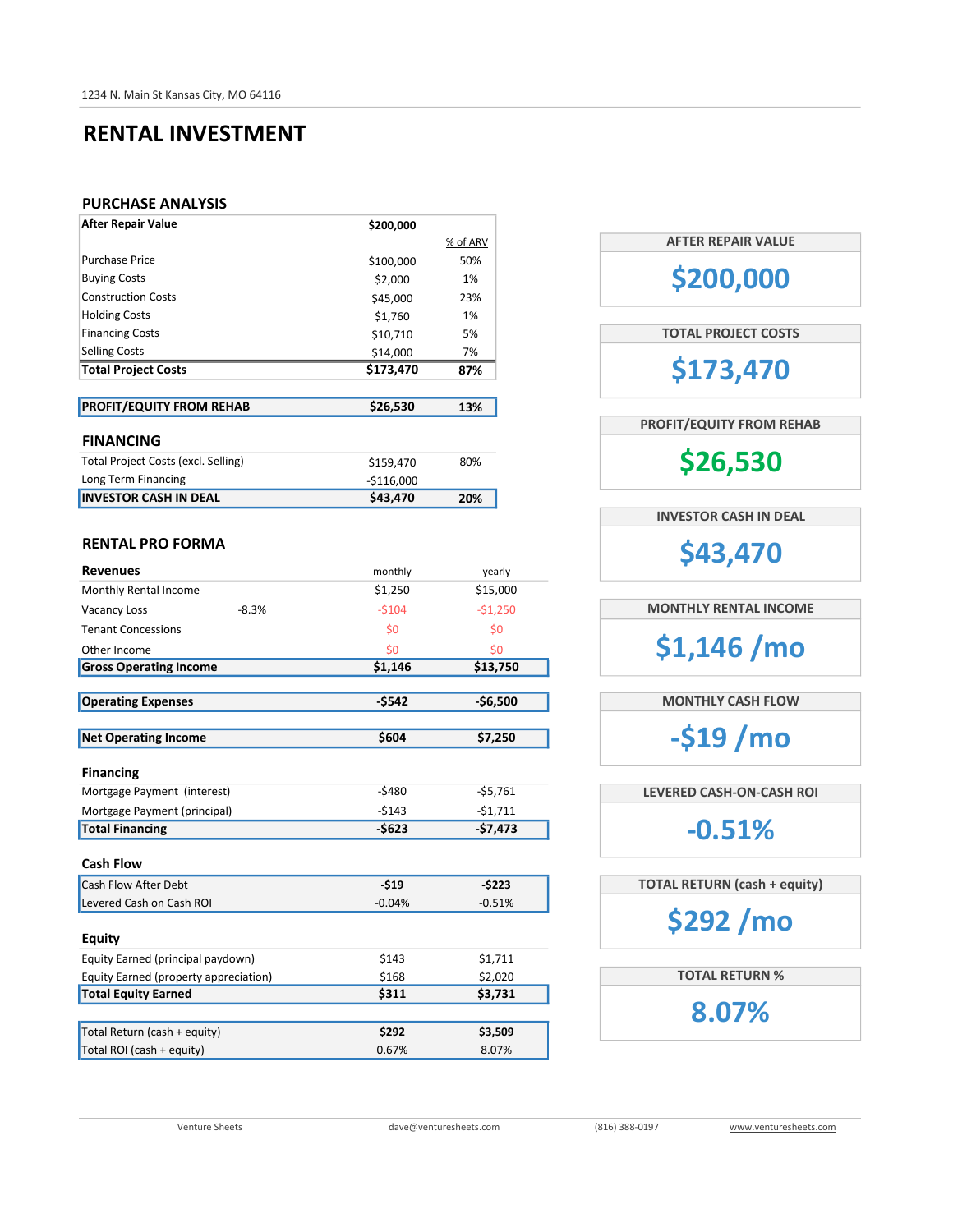# CASH FLOW REPORT

| <b>Revenues</b>                                | $\underline{\mathbf{1}}$ | $\overline{2}$ | $\overline{3}$ | $\overline{\mathbf{4}}$ | 5        | 6        | $\overline{1}$ | 8        | $\overline{9}$ | 10           |
|------------------------------------------------|--------------------------|----------------|----------------|-------------------------|----------|----------|----------------|----------|----------------|--------------|
| Rental Income                                  | 15,000                   | 15,150         | 15,302         | 15,455                  | 15,609   | 15,765   | 15,923         | 16,082   | 16,243         | 16,405       |
| Vacancy Loss Amount                            | $-1,250$                 | $-1,263$       | $-1,275$       | $-1,288$                | $-1,301$ | $-1,314$ | $-1,327$       | $-1,340$ | $-1,354$       | $-1,367$     |
| <b>Tenant Concessions</b>                      |                          |                |                |                         |          |          |                |          |                |              |
| Other Income                                   |                          |                |                |                         |          |          |                |          |                |              |
| <b>Gross Operating Income</b>                  | 13,750                   | 13,888         | 14,026         | 14,167                  | 14,308   | 14,451   | 14,596         | 14,742   | 14,889         | 15,038       |
|                                                |                          |                |                |                         |          |          |                |          |                |              |
| <b>Operating Expenses</b>                      |                          |                |                |                         |          |          |                |          |                |              |
| <b>Property Taxes</b>                          | $-2,000$                 | $-2,020$       | $-2,040$       | $-2,061$                | $-2,081$ | $-2,102$ | $-2,123$       | $-2,144$ | $-2,166$       | $-2,187$     |
| Property Insurance                             | $-1,000$                 | $-1,010$       | $-1,020$       | $-1,030$                | $-1,041$ | $-1,051$ | $-1,062$       | $-1,072$ | $-1,083$       | $-1,094$     |
| Cleaning and Maintenance:                      |                          |                |                |                         |          |          |                |          |                |              |
| <b>HOA Dues:</b>                               |                          |                |                |                         |          |          |                |          |                |              |
| Lawn and Groundskeeping:                       |                          |                |                |                         |          |          |                |          |                |              |
| Auto and Travel:                               |                          |                |                |                         |          |          |                |          |                |              |
| <b>Electrical Utilities:</b>                   |                          |                |                |                         |          |          |                |          |                |              |
| <b>Water Utilities:</b>                        | $-600$                   | $-606$         | $-612$         | $-618$                  | $-624$   | $-631$   | $-637$         | -643     | $-650$         | $-656$       |
| <b>Gas Utilities:</b>                          | $-900$                   | $-909$         | $-918$         | $-927$                  | $-937$   | $-946$   | $-955$         | $-965$   | $-975$         | $-984$       |
| Garbage:                                       |                          |                |                |                         |          |          |                |          |                |              |
| Advertising:                                   | $-250$                   | $-253$         | $-255$         | $-258$                  | $-260$   | $-263$   | $-265$         | $-268$   | $-271$         | $-273$       |
| Accounting & Legal:                            | $-250$                   | $-253$         | $-255$         | $-258$                  | $-260$   | $-263$   | $-265$         | $-268$   | $-271$         | $-273$       |
| Other 1:                                       |                          |                |                |                         |          |          |                |          |                |              |
| Other 2:                                       |                          |                |                |                         |          |          |                |          |                |              |
| Property Management (%):                       |                          |                |                |                         |          |          |                |          |                |              |
| Repairs (%):                                   | $-1,500$                 | $-1,515$       | $-1,530$       | $-1,545$                | $-1,561$ | $-1,577$ | $-1,592$       | $-1,608$ | $-1,624$       | $-1,641$     |
| Cap Ex (%):                                    |                          |                |                |                         |          |          |                |          |                |              |
|                                                |                          |                |                |                         |          |          |                |          |                |              |
| <b>Total Operating Expenses</b>                | $-6,500$                 | $-6,565$       | $-6,631$       | $-6,697$                | -6,764   | -6,832   | -6,900         | -6,969   | -7,039         | -7,109       |
|                                                |                          |                |                |                         |          |          |                |          |                |              |
| <b>Net Operating Income</b>                    | 7,250                    | 7,323          | 7,396          | 7,470                   | 7,544    | 7,620    | 7,696          | 7,773    | 7,851          | 7,929        |
|                                                |                          |                |                |                         |          |          |                |          |                |              |
| <b>Financing</b>                               |                          |                |                |                         |          |          |                |          |                |              |
| Mortgage PMT (Interest)                        | $-5,761$                 | $-5,674$       | $-5,582$       | $-5,485$                | $-5,383$ | $-5,276$ | $-5,164$       | $-5,046$ | $-4,922$       | $-4,791$     |
| Mortgage PMT (Principal)                       | $-1,711$                 | $-1,799$       | $-1,891$       | $-1,988$                | $-2,089$ | $-2,196$ | $-2,309$       | $-2,427$ | $-2,551$       | $-2,682$     |
| <b>Total Financing</b>                         | $-7,473$                 | $-7,473$       | $-7,473$       | -7,473                  | $-7,473$ | $-7,473$ | $-7,473$       | -7,473   | -7,473         | -7,473       |
| <b>Loan Balance</b>                            | 114,289                  | 112,490        | 110,599        | 108,611                 | 106,521  | 104,325  | 102,016        | 99,589   | 97,038         | 94,357       |
|                                                |                          |                |                |                         |          |          |                |          |                |              |
| <b>Property Value</b>                          | 202.000                  | 204,020        | 206,060        | 208,121                 | 210,202  | 212,304  | 214,427        | 216,571  | 218,737        | 220,924      |
|                                                |                          |                |                |                         |          |          |                |          |                |              |
| <b>Cash Flow</b><br><b>Cash Flow</b>           | $-223$                   | $-150$         | $-77$          | -3                      | 72       | 147      | 223            | 300      | 378            |              |
| <b>Levered Cash-On-Cash ROI</b>                | $-0.51%$                 | $-0.35%$       | $-0.18%$       | $-0.01%$                | 0.17%    | 0.34%    | 0.51%          | 0.69%    | 0.87%          | 457<br>1.05% |
|                                                |                          |                |                |                         |          |          |                |          |                |              |
| <b>Equity</b>                                  |                          |                |                |                         |          |          |                |          |                |              |
| <b>Equity Earned from Purchase &amp; Rehab</b> | 26,530                   |                |                |                         |          |          |                |          |                |              |
| <b>Equity Earned (Principal Paydown)</b>       | 1,711                    | 1,799          | 1,891          | 1,988                   | 2,089    | 2,196    | 2,309          | 2,427    | 2,551          | 2,682        |
| <b>Equity Earned (Appreciation)</b>            | 2,000                    | 2,020          | 2,040          | 2,061                   | 2,081    | 2,102    | 2,123          | 2,144    | 2,166          | 2,187        |
| <b>Total Equity Earned</b>                     | 30,241                   | 3,819          | 3,931          | 4,048                   | 4,171    | 4,298    | 4,432          | 4,571    | 4,717          | 4,869        |
|                                                |                          |                |                |                         |          |          |                |          |                |              |
| <b>Total Return</b>                            |                          |                |                |                         |          |          |                |          |                |              |
| <b>Total Return</b>                            | 30,019                   | 3,669          | 3,854          | 4,045                   | 4,242    | 4,446    | 4,655          | 4,872    | 5,095          | 5,326        |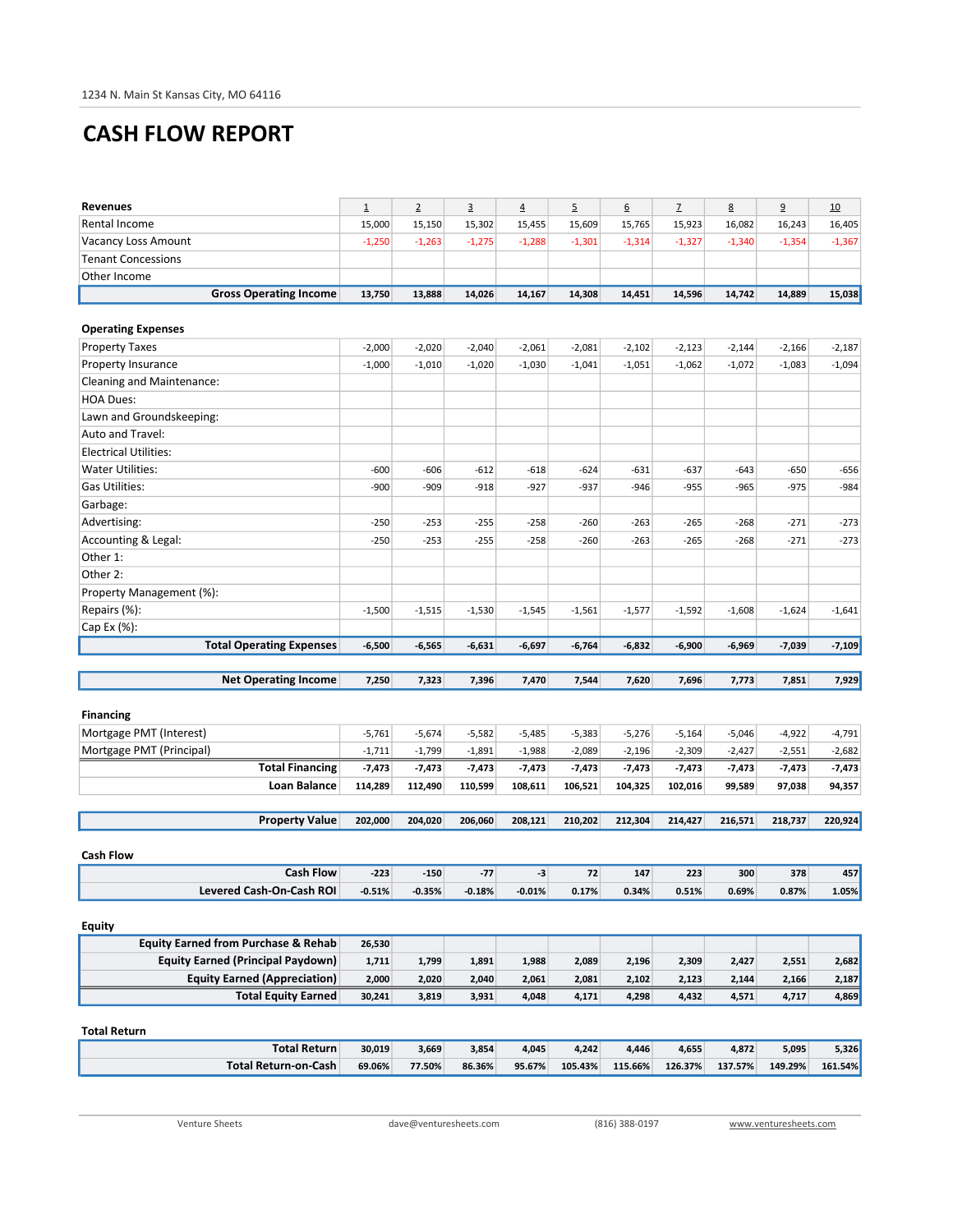# CASH FLOW REPORT

| <b>Revenues</b>                                | 11       | 12       | 13       | 14       | 15       | 16       | 17       | 18       | 19       | 20       |
|------------------------------------------------|----------|----------|----------|----------|----------|----------|----------|----------|----------|----------|
| Rental Income                                  | 16,569   | 16,735   | 16,902   | 17,071   | 17,242   | 17,415   | 17,589   | 17,765   | 17,942   | 18,122   |
| Vacancy Loss Amount                            | $-1,381$ | $-1,395$ | $-1,409$ | $-1,423$ | $-1,437$ | $-1,451$ | $-1,466$ | $-1,480$ | $-1,495$ | $-1,510$ |
| <b>Tenant Concessions</b>                      |          |          |          |          |          |          |          |          |          |          |
| Other Income                                   |          |          |          |          |          |          |          |          |          |          |
| <b>Gross Operating Income</b>                  | 15,189   | 15,340   | 15,494   | 15,649   | 15,805   | 15,963   | 16,123   | 16,284   | 16,447   | 16,611   |
|                                                |          |          |          |          |          |          |          |          |          |          |
| <b>Operating Expenses</b>                      |          |          |          |          |          |          |          |          |          |          |
| <b>Property Taxes</b>                          | $-2,209$ | $-2,231$ | $-2,254$ | $-2,276$ | $-2,299$ | $-2,322$ | $-2,345$ | $-2,369$ | $-2,392$ | $-2,416$ |
| Property Insurance                             | $-1,105$ | $-1,116$ | $-1,127$ | $-1,138$ | $-1,149$ | $-1,161$ | $-1,173$ | $-1,184$ | $-1,196$ | $-1,208$ |
| Cleaning and Maintenance:                      |          |          |          |          |          |          |          |          |          |          |
| <b>HOA Dues:</b>                               |          |          |          |          |          |          |          |          |          |          |
| Lawn and Groundskeeping:                       |          |          |          |          |          |          |          |          |          |          |
| Auto and Travel:                               |          |          |          |          |          |          |          |          |          |          |
| <b>Electrical Utilities:</b>                   |          |          |          |          |          |          |          |          |          |          |
| Water Utilities:                               | $-663$   | $-669$   | $-676$   | $-683$   | $-690$   | $-697$   | $-704$   | $-711$   | $-718$   | $-725$   |
| <b>Gas Utilities:</b>                          | $-994$   | $-1,004$ | $-1,014$ | $-1,024$ | $-1,035$ | $-1,045$ | $-1,055$ | $-1,066$ | $-1,077$ | $-1,087$ |
| Garbage:                                       |          |          |          |          |          |          |          |          |          |          |
| Advertising:                                   | $-276$   | $-279$   | $-282$   | $-285$   | $-287$   | $-290$   | $-293$   | $-296$   | $-299$   | $-302$   |
| Accounting & Legal:                            | $-276$   | $-279$   | $-282$   | $-285$   | $-287$   | $-290$   | $-293$   | $-296$   | $-299$   | $-302$   |
| Other 1:                                       |          |          |          |          |          |          |          |          |          |          |
| Other 2:                                       |          |          |          |          |          |          |          |          |          |          |
| Property Management (%):                       |          |          |          |          |          |          |          |          |          |          |
| Repairs (%):                                   | $-1,657$ | $-1,674$ | $-1,690$ | $-1,707$ | $-1,724$ | $-1,741$ | $-1,759$ | $-1,776$ | $-1,794$ | $-1,812$ |
| Cap Ex (%):                                    |          |          |          |          |          |          |          |          |          |          |
| <b>Total Operating Expenses</b>                | $-7,180$ | $-7,252$ | $-7,324$ | $-7,398$ | $-7,472$ | $-7,546$ | $-7,622$ | $-7,698$ | $-7,775$ | $-7,853$ |
|                                                |          |          |          |          |          |          |          |          |          |          |
| <b>Net Operating Income</b>                    | 8,009    | 8,089    | 8,169    | 8,251    | 8,334    | 8,417    | 8,501    | 8,586    | 8,672    | 8,759    |
|                                                |          |          |          |          |          |          |          |          |          |          |
| <b>Financing</b>                               |          |          |          |          |          |          |          |          |          |          |
| Mortgage PMT (Interest)                        | $-4,654$ | $-4,510$ | $-4,358$ | $-4,199$ | $-4,031$ | $-3,855$ | $-3,670$ | $-3,475$ | $-3,271$ | $-3,056$ |
| Mortgage PMT (Principal)                       | $-2,819$ | $-2,963$ | $-3,115$ | $-3,274$ | $-3,441$ | $-3,617$ | $-3,803$ | $-3,997$ | $-4,202$ | $-4,417$ |
| <b>Total Financing</b>                         | $-7,473$ | $-7,473$ | -7,473   | -7,473   | $-7,473$ | $-7,473$ | $-7,473$ | -7,473   | $-7,473$ | $-7,473$ |
| Loan Balance                                   | 91,538   | 88,575   | 85,461   | 82,187   | 78,745   | 75,128   | 71,325   | 67,328   | 63,127   | 58,710   |
|                                                |          |          |          |          |          |          |          |          |          |          |
| <b>Property Value</b>                          | 223,134  | 225,365  | 227,619  | 229,895  | 232,194  | 234,516  | 236,861  | 239,229  | 241,622  | 244,038  |
|                                                |          |          |          |          |          |          |          |          |          |          |
| <b>Cash Flow</b>                               |          |          |          |          |          |          |          |          |          |          |
| <b>Cash Flow</b>                               | 536      | 616      | 697      | 779      | 861      | 944      | 1,029    | 1,114    | 1,200    | 1,286    |
| <b>Levered Cash-On-Cash ROI</b>                | 1.23%    | 1.42%    | 1.60%    | 1.79%    | 1.98%    | 2.17%    | 2.37%    | 2.56%    | 2.76%    | 2.96%    |
|                                                |          |          |          |          |          |          |          |          |          |          |
| <b>Equity</b>                                  |          |          |          |          |          |          |          |          |          |          |
| <b>Equity Earned from Purchase &amp; Rehab</b> |          |          |          |          |          |          |          |          |          |          |
| <b>Equity Earned (Principal Paydown)</b>       | 2,819    | 2,963    | 3,115    | 3,274    | 3,441    | 3,617    | 3,803    | 3,997    | 4,202    | 4,417    |
| <b>Equity Earned (Appreciation)</b>            | 2,209    | 2,231    | 2,254    | 2,276    | 2,299    | 2,322    | 2,345    | 2,369    | 2,392    | 2,416    |
| <b>Total Equity Earned</b>                     | 5,028    | 5,194    | 5,368    | 5,550    | 5,740    | 5,939    | 6,148    | 6,366    | 6,594    | 6,833    |
|                                                |          |          |          |          |          |          |          |          |          |          |
| <b>Total Return</b>                            |          |          |          |          |          |          |          |          |          |          |
| <b>Total Return</b>                            | 5,564    | 5,810    | 6,065    | 6,329    | 6,601    | 6,884    | 7,176    | 7,479    | 7,793    | 8,119    |
| <b>Total Return-on-Cash</b>                    | 174.34%  | 187.71%  | 201.66%  | 216.22%  | 231.41%  | 247.24%  | 263.75%  | 280.96%  | 298.89%  | 317.56%  |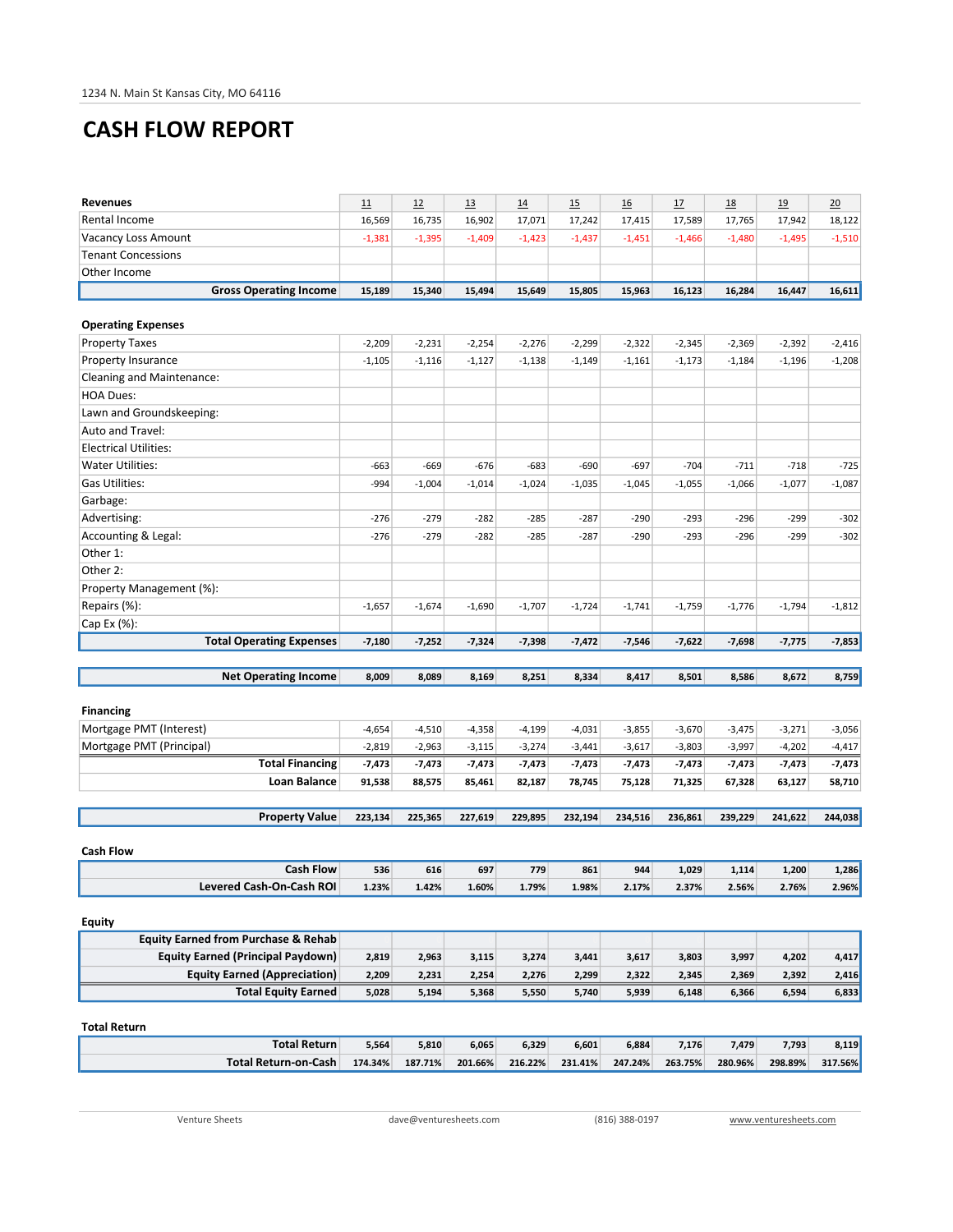# CASH FLOW REPORT

| <b>Revenues</b>                                | 21       | 22       | 23       | 24       | 25       | 26       | 27       | 28       | 29       | 30       |
|------------------------------------------------|----------|----------|----------|----------|----------|----------|----------|----------|----------|----------|
| Rental Income                                  | 18,303   | 18,486   | 18,671   | 18,857   | 19,046   | 19,236   | 19,429   | 19,623   | 19,819   | 20,018   |
| Vacancy Loss Amount                            | $-1,525$ | $-1,540$ | $-1,556$ | $-1,571$ | $-1,587$ | $-1,603$ | $-1,619$ | $-1,635$ | $-1,652$ | $-1,668$ |
| <b>Tenant Concessions</b>                      |          |          |          |          |          |          |          |          |          |          |
| Other Income                                   |          |          |          |          |          |          |          |          |          |          |
| <b>Gross Operating Income</b>                  | 16,778   | 16,945   | 17,115   | 17,286   | 17,459   | 17,633   | 17,810   | 17,988   | 18.168   | 18,349   |
|                                                |          |          |          |          |          |          |          |          |          |          |
| <b>Operating Expenses</b>                      |          |          |          |          |          |          |          |          |          |          |
| <b>Property Taxes</b>                          | $-2,440$ | $-2,465$ | $-2,489$ | $-2,514$ | $-2,539$ | $-2,565$ | $-2,591$ | $-2,616$ | $-2,643$ | $-2,669$ |
| Property Insurance                             | $-1,220$ | $-1,232$ | $-1,245$ | $-1,257$ | $-1,270$ | $-1,282$ | $-1,295$ | $-1,308$ | $-1,321$ | $-1,335$ |
| Cleaning and Maintenance:                      |          |          |          |          |          |          |          |          |          |          |
| <b>HOA Dues:</b>                               |          |          |          |          |          |          |          |          |          |          |
| Lawn and Groundskeeping:                       |          |          |          |          |          |          |          |          |          |          |
| Auto and Travel:                               |          |          |          |          |          |          |          |          |          |          |
| <b>Electrical Utilities:</b>                   |          |          |          |          |          |          |          |          |          |          |
| <b>Water Utilities:</b>                        | $-732$   | $-739$   | $-747$   | $-754$   | $-762$   | $-769$   | $-777$   | $-785$   | $-793$   | $-801$   |
| <b>Gas Utilities:</b>                          | $-1,098$ | $-1,109$ | $-1,120$ | $-1,131$ | $-1,143$ | $-1,154$ | $-1,166$ | $-1,177$ | $-1,189$ | $-1,201$ |
| Garbage:                                       |          |          |          |          |          |          |          |          |          |          |
| Advertising:                                   | $-305$   | $-308$   | $-311$   | $-314$   | $-317$   | $-321$   | $-324$   | $-327$   | $-330$   | $-334$   |
| Accounting & Legal:                            | $-305$   | $-308$   | $-311$   | $-314$   | $-317$   | $-321$   | $-324$   | $-327$   | $-330$   | $-334$   |
| Other 1:                                       |          |          |          |          |          |          |          |          |          |          |
| Other 2:                                       |          |          |          |          |          |          |          |          |          |          |
| Property Management (%):                       |          |          |          |          |          |          |          |          |          |          |
| Repairs (%):                                   | $-1,830$ | $-1,849$ | $-1,867$ | $-1,886$ | $-1,905$ | $-1,924$ | $-1,943$ | $-1,962$ | $-1,982$ | $-2,002$ |
| Cap Ex (%):                                    |          |          |          |          |          |          |          |          |          |          |
| <b>Total Operating Expenses</b>                | $-7,931$ | $-8,011$ | $-8,091$ | $-8,172$ | $-8,253$ | $-8,336$ | $-8,419$ | $-8,503$ | $-8,588$ | $-8,674$ |
|                                                |          |          |          |          |          |          |          |          |          |          |
|                                                |          |          |          |          |          |          |          |          |          |          |
| <b>Net Operating Income</b>                    | 8,846    | 8,935    | 9,024    | 9,114    | 9,206    | 9,298    | 9,391    | 9,485    | 9,579    | 9,675    |
|                                                |          |          |          |          |          |          |          |          |          |          |
| <b>Financing</b>                               |          |          |          |          |          |          |          |          |          |          |
| Mortgage PMT (Interest)                        | $-2,830$ | $-2,593$ | $-2,343$ | $-2,080$ | $-1,805$ | $-1,515$ | $-1,210$ | $-889$   | $-553$   | $-199$   |
| Mortgage PMT (Principal)                       | $-4,642$ | $-4,880$ | $-5,130$ | $-5,392$ | $-5,668$ | $-5,958$ | $-6,263$ | $-6,583$ | $-6,920$ | $-7,274$ |
| <b>Total Financing</b>                         | $-7,473$ | $-7,473$ | $-7,473$ | -7,473   | $-7,473$ | $-7,473$ | $-7,473$ | -7,473   | -7,473   | -7,473   |
| Loan Balance                                   | 54,068   | 49,188   | 44,058   | 38,666   | 32,998   | 27,040   | 20,777   | 14,194   | 7,274    | 0        |
|                                                |          |          |          |          |          |          |          |          |          |          |
| <b>Property Value</b>                          | 246,478  | 248,943  | 251,433  | 253,947  | 256,486  | 259,051  | 261,642  | 264,258  | 266,901  | 269,570  |
|                                                |          |          |          |          |          |          |          |          |          |          |
| <b>Cash Flow</b>                               |          |          |          |          |          |          |          |          |          |          |
| <b>Cash Flow</b>                               | 1,374    | 1,462    | 1,552    | 1,642    | 1,733    | 1,825    | 1,918    | 2,012    | 2,107    | 2,203    |
| <b>Levered Cash-On-Cash ROI</b>                | 3.16%    | 3.36%    | 3.57%    | 3.78%    | 3.99%    | 4.20%    | 4.41%    | 4.63%    | 4.85%    | 5.07%    |
| <b>Equity</b>                                  |          |          |          |          |          |          |          |          |          |          |
| <b>Equity Earned from Purchase &amp; Rehab</b> |          |          |          |          |          |          |          |          |          |          |
| <b>Equity Earned (Principal Paydown)</b>       | 4,642    | 4,880    | 5,130    | 5,392    | 5,668    | 5,958    | 6,263    | 6,583    | 6,920    | 7,274    |
| <b>Equity Earned (Appreciation)</b>            | 2,440    | 2,465    | 2,489    | 2,514    | 2,539    | 2,565    | 2,591    | 2,616    | 2,643    | 2,669    |
| <b>Total Equity Earned</b>                     | 7,083    | 7,345    | 7,619    | 7,906    | 8,207    | 8,523    | 8,853    | 9,200    | 9,563    | 9,943    |
|                                                |          |          |          |          |          |          |          |          |          |          |
| <b>Total Return</b>                            |          |          |          |          |          |          |          |          |          |          |
| <b>Total Return</b>                            | 8,457    | 8,807    | 9,171    | 9,548    | 9,940    | 10,348   | 10,771   | 11,212   | 11,669   | 12,146   |
| <b>Total Return-on-Cash</b>                    | 337.02%  | 357.28%  | 378.37%  | 400.34%  | 423.21%  | 447.01%  | 471.79%  | 497.58%  | 524.43%  | 552.37%  |